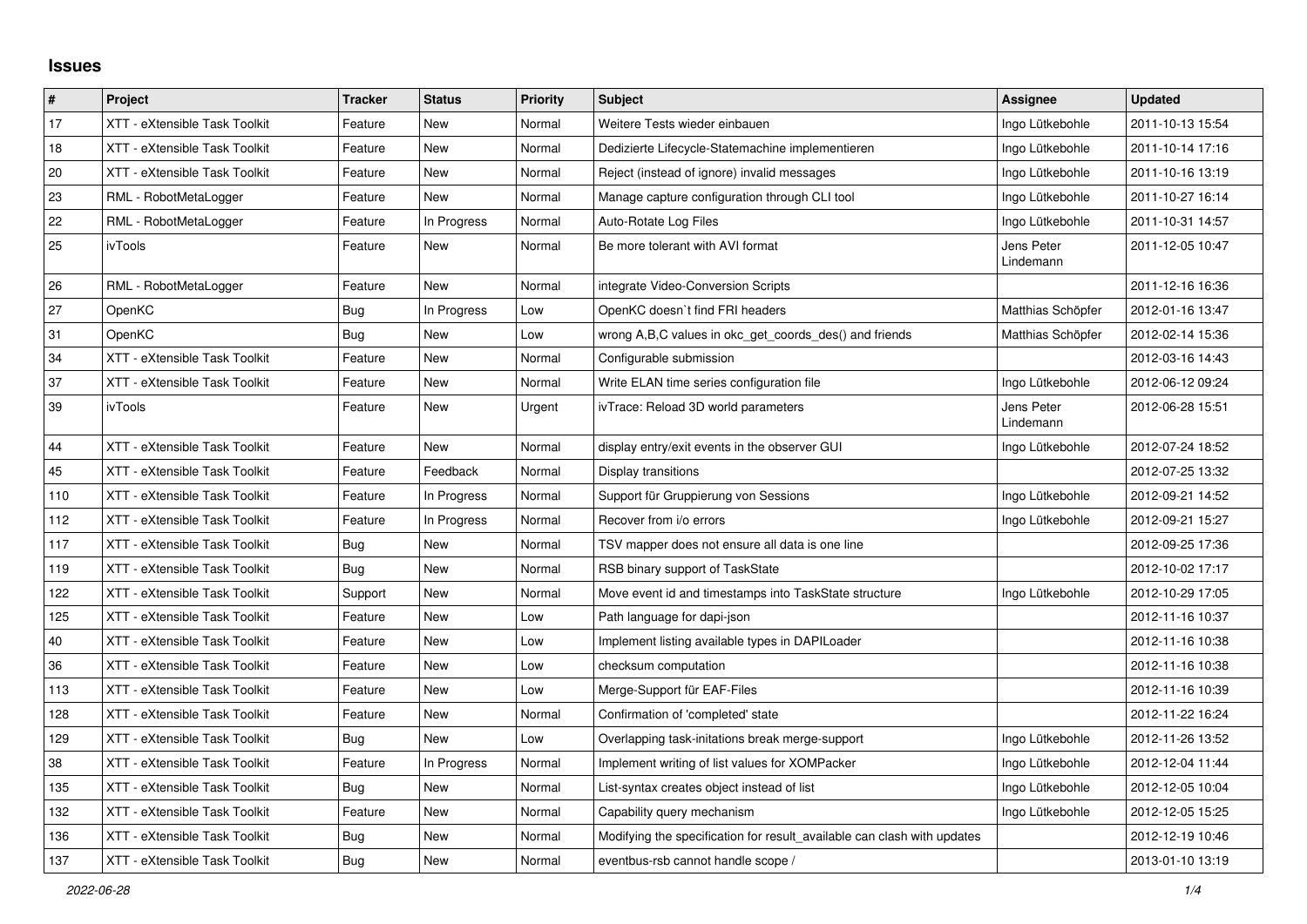| #   | Project                              | <b>Tracker</b> | <b>Status</b> | <b>Priority</b> | <b>Subject</b>                                                                                       | <b>Assignee</b>         | <b>Updated</b>   |
|-----|--------------------------------------|----------------|---------------|-----------------|------------------------------------------------------------------------------------------------------|-------------------------|------------------|
| 139 | XTT - eXtensible Task Toolkit        | Bug            | New           | Normal          | RSB-Client has outdated serial on cancel                                                             |                         | 2013-01-28 16:54 |
| 143 | RML - RobotMetaLogger                | Feature        | In Progress   | Normal          | Add Build Job For RML                                                                                | <b>Florian Lier</b>     | 2013-02-19 00:22 |
| 144 | RML - RobotMetaLogger                | Support        | New           | Normal          | PYTHONPATH / LIBDIR unclear                                                                          | Florian Lier            | 2013-02-19 00:27 |
| 146 | RML - RobotMetaLogger                | Feature        | In Progress   | High            | <b>Test LCM Support</b>                                                                              | <b>Florian Lier</b>     | 2013-02-19 02:36 |
| 145 | RML - RobotMetaLogger                | Support        | <b>New</b>    | High            | Documentation additions DRAFT                                                                        | <b>Florian Lier</b>     | 2013-03-02 14:27 |
| 159 | RML - RobotMetaLogger                | Bug            | New           | Normal          | Documentation on the screen probe                                                                    | <b>Florian Lier</b>     | 2013-03-02 14:28 |
| 160 | RML - RobotMetaLogger                | Feature        | New           | Normal          | Add codec config key to screen probe                                                                 | Florian Lier            | 2013-03-02 14:44 |
| 162 | RML - RobotMetaLogger                | Bug            | New           | Normal          | When a gstreamer-tcp probe connects to a port that does not deliver<br>data, it hangs                |                         | 2013-04-03 15:07 |
| 199 | <b>Cognitive Interaction Toolkit</b> | Feature        | <b>New</b>    | Normal          | Client-side error handling                                                                           |                         | 2014-01-27 11:31 |
| 283 | ivTools                              | Bug            | New           | High            | ivrender colors broken depending on Mesa3D version                                                   | Jens Peter<br>Lindemann | 2014-07-10 16:07 |
| 279 | <b>Cognitive Interaction Toolkit</b> | Support        | In Progress   | High            | Create videos of the most basic tutorials                                                            | <b>Florian Lier</b>     | 2014-09-21 13:10 |
| 294 | Finite State Machine Based Testing   | Bug            | In Progress   | High            | Component names must be unique in order to trigger the correct event                                 | <b>Florian Lier</b>     | 2014-09-30 18:32 |
| 339 | meta-openrobotix                     | Bug            | <b>New</b>    | High            | Check debricated opency.pc                                                                           | <b>Timo Korthals</b>    | 2014-11-23 15:50 |
| 392 | Finite State Machine Based Testing   | Feature        | <b>New</b>    | Normal          | Delay after kill                                                                                     | <b>Florian Lier</b>     | 2015-03-13 10:04 |
| 391 | Finite State Machine Based Testing   | Feature        | <b>New</b>    | Normal          | Timeout stdout observer                                                                              | <b>Florian Lier</b>     | 2015-03-13 10:04 |
| 390 | Finite State Machine Based Testing   | Feature        | <b>New</b>    | Normal          | Clean-up step if system fails                                                                        | <b>Florian Lier</b>     | 2015-03-13 10:04 |
| 389 | Finite State Machine Based Testing   | Feature        | New           | Normal          | Easy - Mode                                                                                          | <b>Florian Lier</b>     | 2015-03-13 10:04 |
| 387 | Finite State Machine Based Testing   | Bug            | <b>New</b>    | Normal          | fsmt_iniparser crashes if command line contains the & sign                                           | <b>Florian Lier</b>     | 2015-03-13 10:04 |
| 404 | <b>IPAACA</b>                        | Feature        | <b>New</b>    | Low             | JSON schema support                                                                                  |                         | 2015-03-26 10:42 |
| 407 | Finite State Machine Based Testing   | Bug            | New           | Normal          | Parallel component hangs and produces no output                                                      | <b>Florian Lier</b>     | 2015-03-26 11:39 |
| 408 | <b>IPAACA</b>                        | Bug            | New           | Normal          | Delay/framedropping in AsapRealizer rendering when closing the<br>injector                           |                         | 2015-03-26 16:52 |
| 410 | Finite State Machine Based Testing   | Feature        | <b>New</b>    | Normal          | Add comment field to tests                                                                           |                         | 2015-03-27 12:30 |
| 414 | <b>Cognitive Interaction Toolkit</b> | Bug            | In Progress   | Normal          | Naming consistency                                                                                   |                         | 2015-08-24 21:12 |
| 298 | <b>Cognitive Interaction Toolkit</b> | Bug            | Feedback      | Normal          | RSB nightly distribution fails due to XMLTIO Project that is only<br>available with authentification | Florian Lier            | 2015-08-26 09:27 |
| 230 | <b>Cognitive Interaction Toolkit</b> | Feature        | <b>New</b>    | Low             | Replace unp program with more widely available alternatives in recipes                               |                         | 2015-08-26 09:30 |
| 419 | <b>Cognitive Interaction Toolkit</b> | Feature        | New           | Normal          | CITK Json Schema validation                                                                          |                         | 2015-08-28 16:44 |
| 349 | <b>Cognitive Interaction Toolkit</b> | Feature        | New           | Normal          | Build toolkit nightly cmake jobs with VERBOSE=1                                                      |                         | 2015-09-01 15:06 |
| 409 | Finite State Machine Based Testing   | Bug            | New           | Urgent          | Implement non-children killing process end strategy                                                  | Florian Lier            | 2015-09-22 10:31 |
| 229 | <b>Cognitive Interaction Toolkit</b> | Feature        | Feedback      | Normal          | support patching of 3rd party libs                                                                   |                         | 2015-10-12 19:30 |
| 426 | <b>Cognitive Interaction Toolkit</b> | Task           | New           | Normal          | Multiple build jobs per component                                                                    | Florian Lier            | 2015-10-14 17:32 |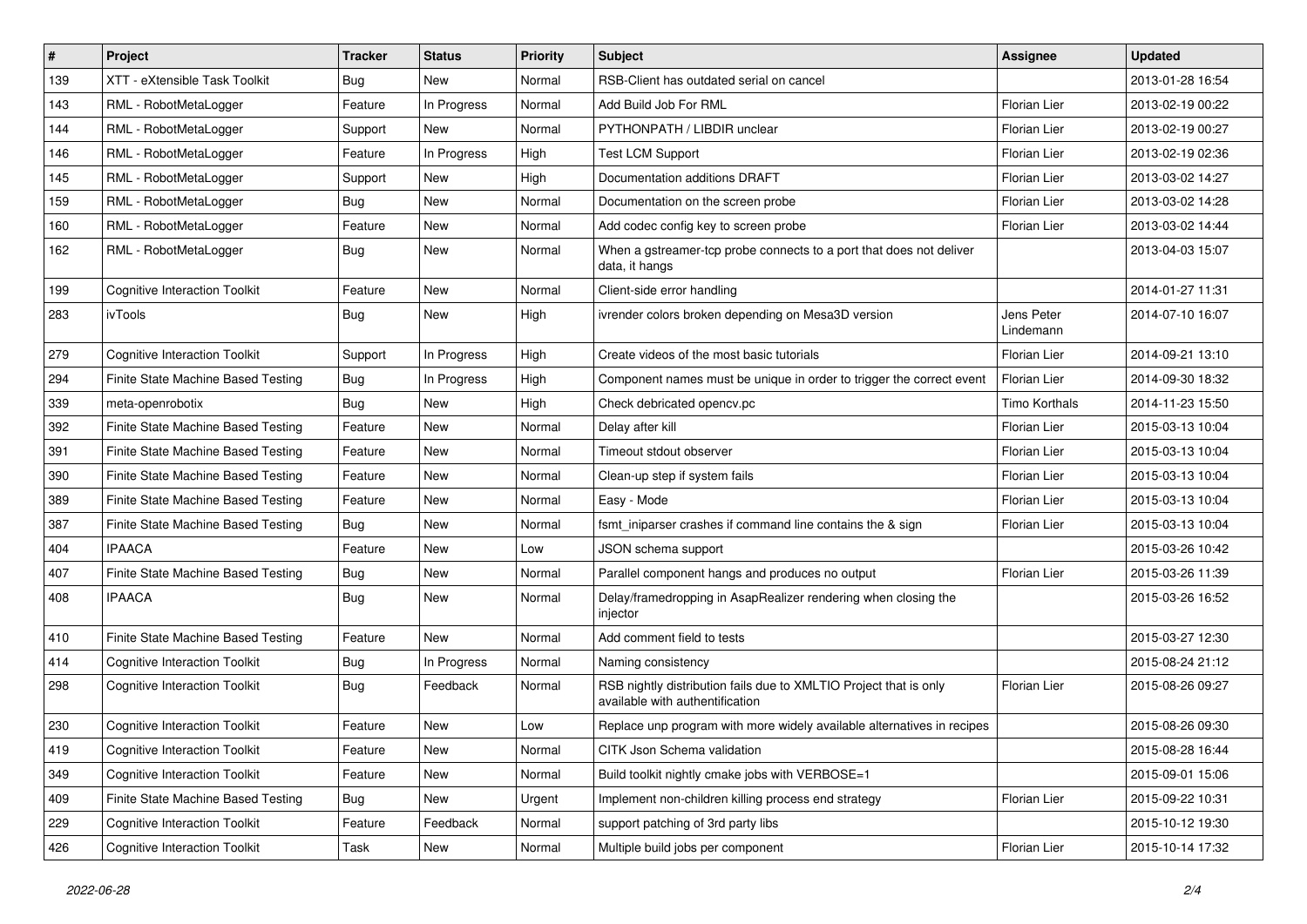| $\#$ | Project                              | <b>Tracker</b> | <b>Status</b> | <b>Priority</b> | Subject                                                           | Assignee                  | <b>Updated</b>   |
|------|--------------------------------------|----------------|---------------|-----------------|-------------------------------------------------------------------|---------------------------|------------------|
| 437  | GazeTK                               | Feature        | New           | Normal          | Write a basic Tobii eye tracking workflow                         |                           | 2015-12-09 17:31 |
| 436  | GazeTK                               | Feature        | <b>New</b>    | Normal          | Write basic tobii eye tracking plugin                             | Sai Anirudh<br>Kondaveeti | 2015-12-09 17:31 |
| 438  | GazeTK                               | Feature        | <b>New</b>    | Normal          | Protobuffer integration                                           | <b>Thies Pfeiffer</b>     | 2015-12-09 17:35 |
| 439  | GazeTK                               | Feature        | <b>New</b>    | Normal          | Connection to Browser                                             |                           | 2015-12-09 17:35 |
| 440  | GazeTK                               | Feature        | New           | Normal          | Work on the GazeTkHub GUI                                         | Sai Anirudh<br>Kondaveeti | 2015-12-09 17:35 |
| 441  | GazeTK                               | Feature        | <b>New</b>    | Normal          | Dialog to show the plugins                                        |                           | 2015-12-09 17:37 |
| 442  | GazeTK                               | Feature        | New           | Normal          | Application and plugin specific setting storage                   |                           | 2015-12-09 17:38 |
| 443  | GazeTK                               | Feature        | New           | Normal          | Visualize the eye gaze within the gazetkhub window                | Sai Anirudh<br>Kondaveeti | 2015-12-09 17:39 |
| 449  | meta-cerebric                        | Feature        | <b>New</b>    | Low             | DHCP Client for USB RNDIS                                         | <b>Timo Korthals</b>      | 2015-12-21 22:16 |
| 456  | meta-openrobotix                     | Feature        | <b>New</b>    | Low             | Update to Yocto 2.0                                               | Timo Korthals             | 2016-01-13 16:44 |
| 455  | meta-openrobotix                     | Feature        | <b>New</b>    | Normal          | Update to OpenCV 3.0                                              | <b>Timo Korthals</b>      | 2016-01-13 16:44 |
| 457  | meta-openrobotix                     | Feature        | In Progress   | Low             | Create partitions via wks                                         | Timo Korthals             | 2016-01-13 17:47 |
| 465  | <b>IPAACA</b>                        | Feature        | <b>New</b>    | Normal          | v3: TimeBoard extension                                           |                           | 2016-02-16 14:29 |
| 463  | <b>IPAACA</b>                        | Feature        | <b>New</b>    | Normal          | v3: Expose more event data                                        |                           | 2016-02-16 14:30 |
| 435  | <b>IPAACA</b>                        | Feature        | <b>New</b>    | Normal          | Expose whether an ADDED event is caused through resending         |                           | 2016-02-16 14:30 |
| 406  | <b>IPAACA</b>                        | Feature        | <b>New</b>    | Normal          | add time stamps to IUs/messages                                   |                           | 2016-02-16 14:31 |
| 403  | <b>IPAACA</b>                        | Feature        | In Progress   | High            | JSON payload support for ipaaca-java                              | <b>Matthias Priesters</b> | 2016-02-16 14:48 |
| 466  | <b>IPAACA</b>                        | Feature        | <b>New</b>    | Normal          | <b>IPAACA v3</b>                                                  |                           | 2016-02-16 14:52 |
| 468  | <b>IPAACA</b>                        | Feature        | New           | Normal          | v3: Better IU access via Buffer interface                         |                           | 2016-02-18 13:11 |
| 470  | <b>IPAACA</b>                        | Feature        | <b>New</b>    | Normal          | v3: Event queueing                                                |                           | 2016-02-18 14:09 |
| 469  | <b>IPAACA</b>                        | Feature        | New           | Normal          | v3: Thread-safe iterators                                         |                           | 2016-02-18 14:11 |
| 462  | <b>IPAACA</b>                        | Feature        | In Progress   | Normal          | v3: Structured metadata                                           |                           | 2016-02-22 16:17 |
| 467  | <b>IPAACA</b>                        | Feature        | New           | Normal          | v3: Linked IU events / Batch updates on the IU [event] level      |                           | 2016-02-22 16:17 |
| 472  | <b>IPAACA</b>                        | Task           | New           | Normal          | Should basic logging (level >= WARNING) be enabled by default?    | Hendrik Buschmeier        | 2016-03-08 15:29 |
| 464  | <b>IPAACA</b>                        | Feature        | <b>New</b>    | Normal          | v3: Sender tokens                                                 |                           | 2016-03-15 19:54 |
| 287  | <b>Cognitive Interaction Toolkit</b> | Feature        | New           | Normal          | Read branches out of git to reduce versioning efford.             |                           | 2016-04-08 15:17 |
| 488  | <b>IPAACA</b>                        | Feature        | New           | Normal          | ipaaca_pb2 should lie inside ipaaca package and in the PYTHONPATH |                           | 2016-09-12 13:24 |
| 492  | Finite State Machine Based Testing   | Bug            | New           | Normal          | Installation fails on a fresh Ubuntu 14.04.4                      |                           | 2016-11-30 22:28 |
| 495  | <b>IPAACA</b>                        | <b>Bug</b>     | New           | Normal          | Updates get applied even if revision is outdated                  |                           | 2017-01-26 15:16 |
| 496  | <b>IPAACA</b>                        | Bug            | New           | Normal          | RSB calls should never block                                      |                           | 2017-01-26 15:17 |
| 517  | <b>Cognitive Interaction Toolkit</b> | Task           | New           | Normal          | add hardware XSL template                                         | Martin Wiechmann          | 2017-09-20 12:52 |